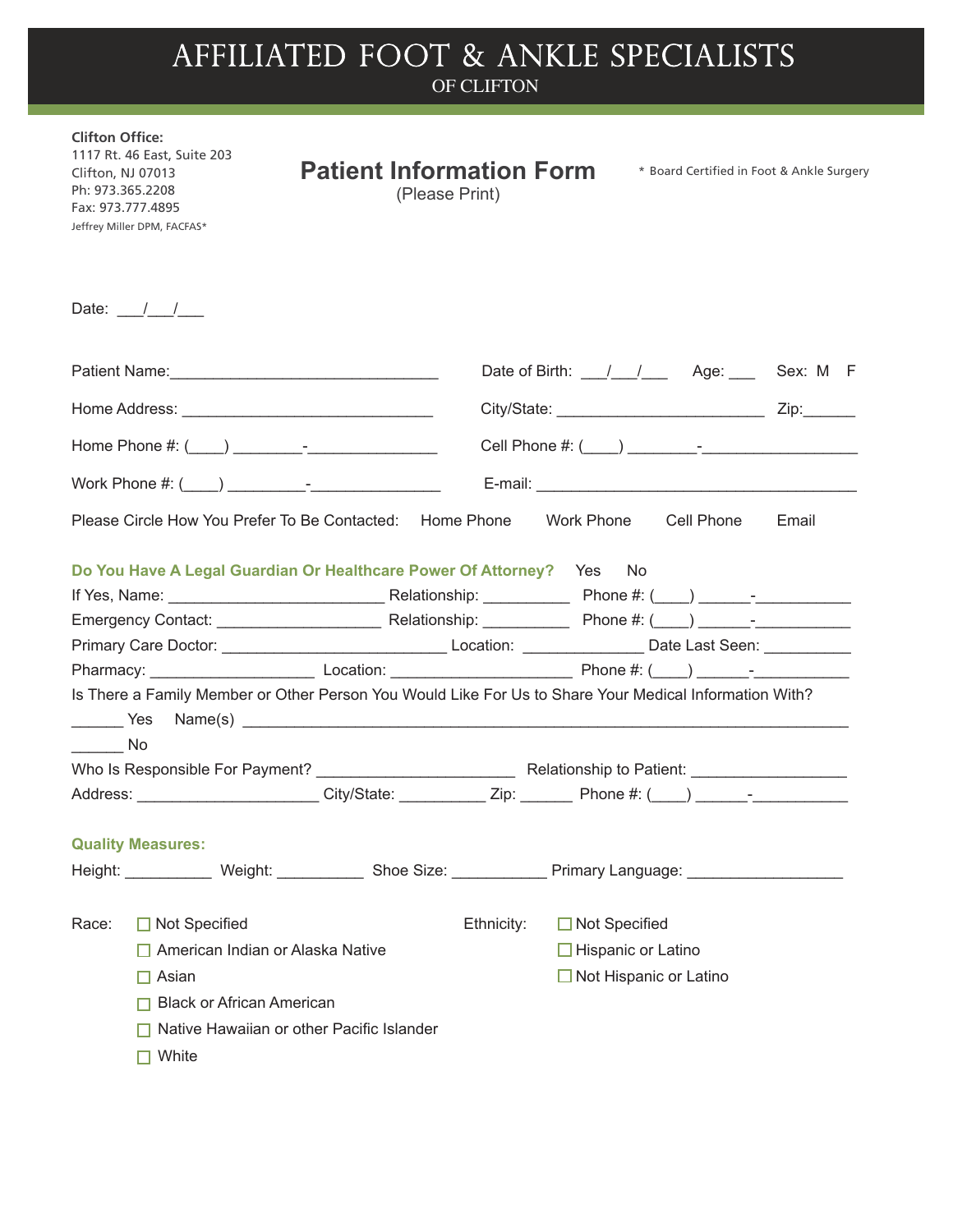Patient Name: \_\_\_\_\_\_\_\_\_\_\_\_\_\_\_\_\_\_\_\_\_\_\_\_\_\_\_\_\_\_\_\_ Date of Birth: \_\_\_\_\_\_/\_\_\_\_/\_\_\_\_\_\_

## **Please List All Medications You Are Currently Taking:**

(Include Prescriptions, Over-The-Counter Medications And Herbal Supplements)

| Name                                                                                                                                                                                                               | Dose                                                                |                                                                   | How Often Do You Take?                    |                |
|--------------------------------------------------------------------------------------------------------------------------------------------------------------------------------------------------------------------|---------------------------------------------------------------------|-------------------------------------------------------------------|-------------------------------------------|----------------|
|                                                                                                                                                                                                                    |                                                                     |                                                                   |                                           |                |
| <b>Please List All Prior Surgeries:</b><br>Type of Surgery                                                                                                                                                         | Date                                                                | Type of Surgery                                                   |                                           | Date           |
| Please List All Prior Hospitalizations (Other Than For Surgery):<br>Reason for Hospitalization                                                                                                                     | Date                                                                | Reason for Hospitalization                                        |                                           | Date           |
| <b>Social History:</b><br>Marital Status: $\Box$ Single                                                                                                                                                            | $\Box$ Married $\Box$ Partnered                                     | $\Box$ Separated $\Box$ Divorced                                  |                                           | $\Box$ Widowed |
| Use of Alcohol: $\Box$ Never<br><b>Current Use:</b><br>Use of Tobacco: □ Never □ Quit- How Long Ago? _______ Type ___________                                                                                      | $\Box$ No Longer Use $\Box$ History of Alcohol Abuse<br>$\Box$ Rare | $\Box$ Occasional $\Box$ Moderate                                 | $\Box$ Daily                              |                |
| <b>Current Use:</b><br>Use of Recreational Drugs: □ Never □ Quit- How Long Ago? ________________<br><b>Current Use:</b><br>Employer:                                                                               | $\Box$ Rare<br>$\Box$ Rare<br>$\Box$ Occasional<br>Occupation:      | $\Box$ Occasional $\Box$ Moderate<br>$\Box$ Moderate              | $\Box$ Daily<br>$Type \_$<br>$\Box$ Daily |                |
| How Much Are You on Your Feet At Work: 10%<br>Do Others Depend Upon You For Their Care? □ Children Ages(s) _________ □ Pet(s) What Kind? ________<br>$\Box$ Elderly or disabled family members $\Box$ Other $\Box$ | 50%                                                                 | 75%<br>100%                                                       |                                           |                |
| $\Box$ Never<br>$\Box$ Rarely<br>Exercise:<br><b>Family History:</b><br>Do You Have a Family History of: □ Diabetes                                                                                                | $\Box$ Occasional<br>$\Box$ Cancer                                  | $\Box$ Weekly $\Box$ Several Times a Week<br>$\Box$ Heart Disease | □ High Blood Pressure                     | $\Box$ Daily   |
| $\Box$ Strokes $\Box$ Coronary Heart Disease                                                                                                                                                                       |                                                                     | $\Box$ Thyroid Disease $\Box$ Rheumatoid Arthritis                |                                           |                |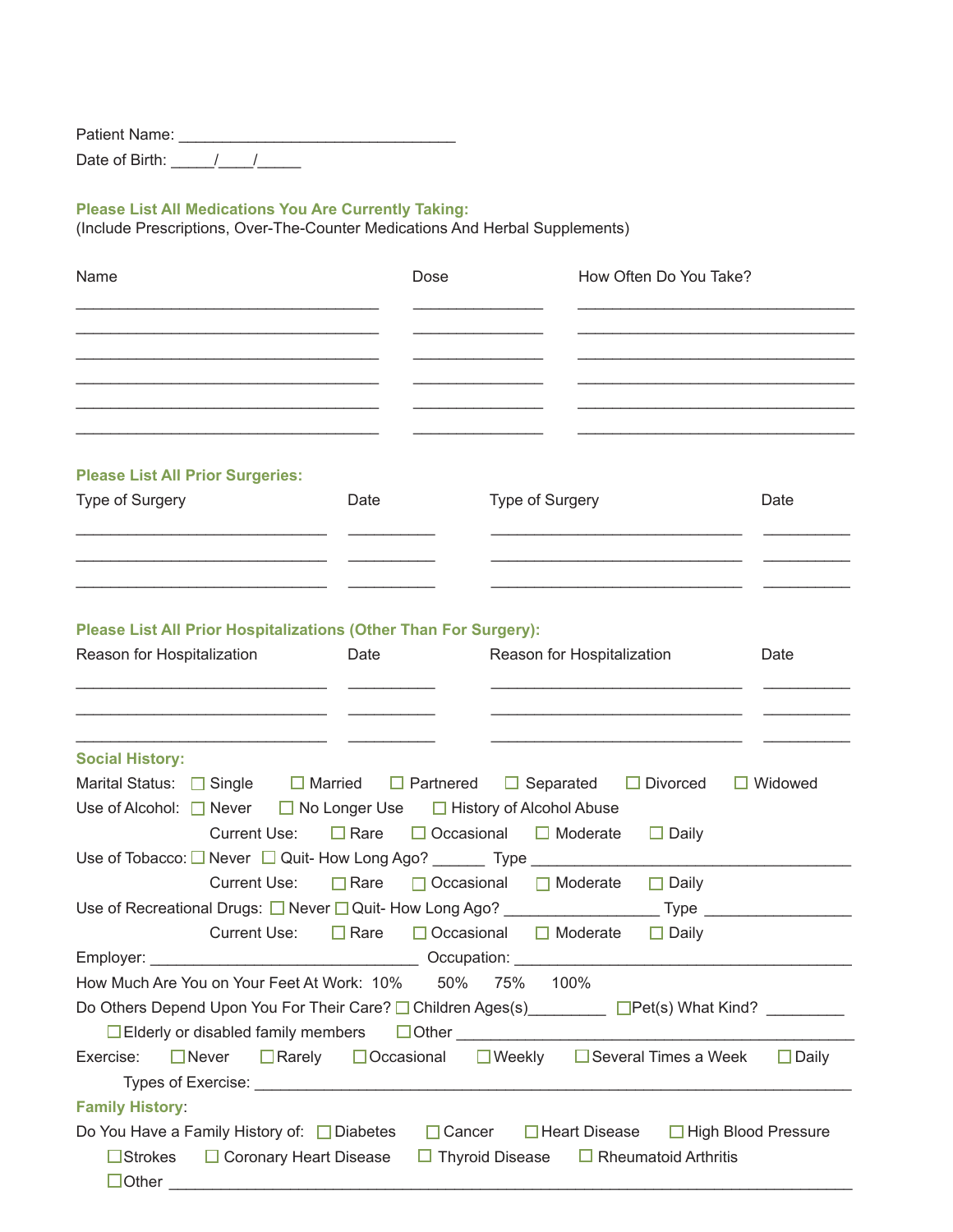| Patient Name: |  |  |  |  |  |  |  |  |
|---------------|--|--|--|--|--|--|--|--|
|               |  |  |  |  |  |  |  |  |

Please list all physicians you have seen in the last 5 years and their medical specialty. \_\_\_\_\_\_\_\_\_\_\_\_\_\_\_\_\_\_\_\_

| <b>Your Medical History</b>             |    |              |                                                                                                                |   |    |                            |    |              |
|-----------------------------------------|----|--------------|----------------------------------------------------------------------------------------------------------------|---|----|----------------------------|----|--------------|
| Allergies: □ None Known                 |    |              | Medications Manual Medications Manual Medications Manual Manual Medications Manual Manual Manual Manual Manual |   |    |                            |    |              |
|                                         |    |              |                                                                                                                |   |    |                            |    |              |
| $\Box$ Tape<br>$\Box$ Latex             |    |              | $\Box$ Shellfish<br>$\Box$ lodine                                                                              |   |    |                            |    |              |
| Have You Ever Had Any of The Following? |    |              |                                                                                                                |   |    |                            |    |              |
| <b>Acid Reflux</b>                      | Y. | N            | Fibromyalgia                                                                                                   | Y | N  | Neuropathy                 | ΥI | N            |
| Anemia                                  | Y  | N            | Gout                                                                                                           | Y | N  | Open Sores                 | Y  | N            |
| <b>Arthritis</b>                        | Y  | N            | <b>Heart Attack</b>                                                                                            | Y | N  | Pneumonia                  | Y  | N            |
| Asthma                                  | Y  | N            | <b>Heart Disease/Failure</b>                                                                                   | Y | N  | Polio                      | Y  | N            |
| <b>Back Trouble</b>                     | Y  | N            | <b>Hepatitis</b>                                                                                               | Y | N. | <b>Rheumatic Fever</b>     | Y  | N            |
| <b>Bladder Infections</b>               | Y  | N            | HIV+/AIDS                                                                                                      | Y | N  | <b>Sickle Cell Disease</b> | Y  | N            |
| <b>Abnormal Bleeding</b>                | Y  | $\mathsf{N}$ | <b>High Blood Pressure</b>                                                                                     | Y | N  | Skin Disorder              | ΥI | $\mathsf{N}$ |
| <b>Blood Clots</b>                      | Y  | N            | <b>Kidney Disease</b>                                                                                          | Y | N  | Sleep Apnea                | ΥI | N            |
| <b>Blood Transfusion</b>                | Y  | $\mathsf{N}$ | Liver Disease                                                                                                  | Y | N  | <b>Stomach</b>             | ΥI | $\mathsf{N}$ |
| Bronchitis/Emphysema                    | Y  | N            | Low Blood Pressure                                                                                             | Y | N  | <b>Stroke</b>              | Y  | N            |
| Cancer                                  | Y  | N            | Migraine                                                                                                       | Y | N  | <b>Thyroid Disease</b>     | Υl | $\mathsf{N}$ |
| <b>Diabetes</b>                         | Y  | $\mathsf{N}$ | Mitral Valve Prolapse                                                                                          | Y | N  | Tuberculosis               | Υl | $\mathsf{N}$ |

## **Current Problems**

What Specific Problem Brings You to Our Office Today? \_\_\_\_\_\_\_\_\_\_\_\_\_\_\_\_\_\_\_\_\_\_\_\_\_\_ Where Is The Pain/Problem Located? Please Mark on The Pictures Below.